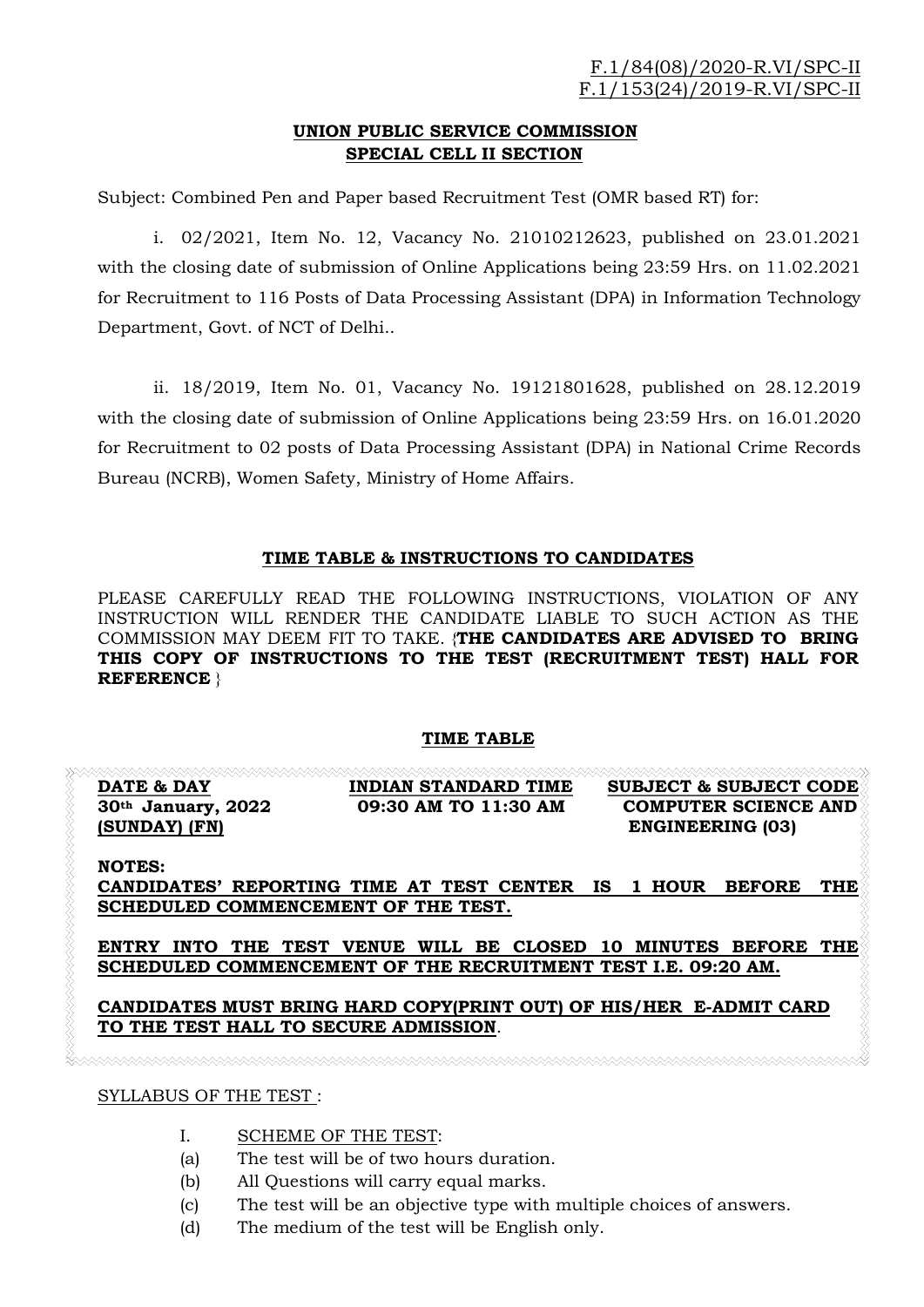- (e) The Test will carry a maximum of 300 marks.
- (f) There will be penalty for wrong answer. Every wrong answer will carry a deduction of one-third of the marks assigned to that question. If no answer is marked for a question, there will be no penalty for that question.

## II. SYLLABUS OF THE TEST:

- 1 Data Structures & Applications
- 2. Computer Organization & Architecture
- 3. Discrete Structures & Graph Theory
- 4. Object Oriented Concepts
- 5. Design & Analysis of Algorithm
- 6. Data Communication & Computer Networks
- 7. Database Management Systems
- 8. Artificial Intelligence & Machine Learning
- 9. Cryptography, Information & Network Security
- 10. Operating Systems
- 11. Data Mining & Data Warehousing
- 12. Big Data Analysis
- 13. Wireless Networks & Mobile Computing
- 14. Internet of Things & Applications
- 15. High Performance Computing

## WEIGHTAGE OF THE TEST :

Combined Recruitment Test (RT) and Interview carry 75:25 weightage for those candidates shortlisted based on Combined Recruitment Test (RT) and qualify in the Interview.

## IMPORTANT NOTES:

A. The Candidate must take the Test only at the Test Venue indicated in the Admit Card only. If the Candidate appears at any other Test Venue, his candidature is liable to be cancelled.

B. Shortlisted Candidates would be asked to submit the documents in support of their claim for the posts. Their documents will be scrutinized and only those Candidates who fulfill all the eligibility conditions of the posts shall be called for interview.

C. The Candidates are directed to undertake the Recruitment Test at their own risk i.e. after verifying that they fulfill the qualifications as prescribed in the Advertisement, and their admission to the Test is purely 'provisional'.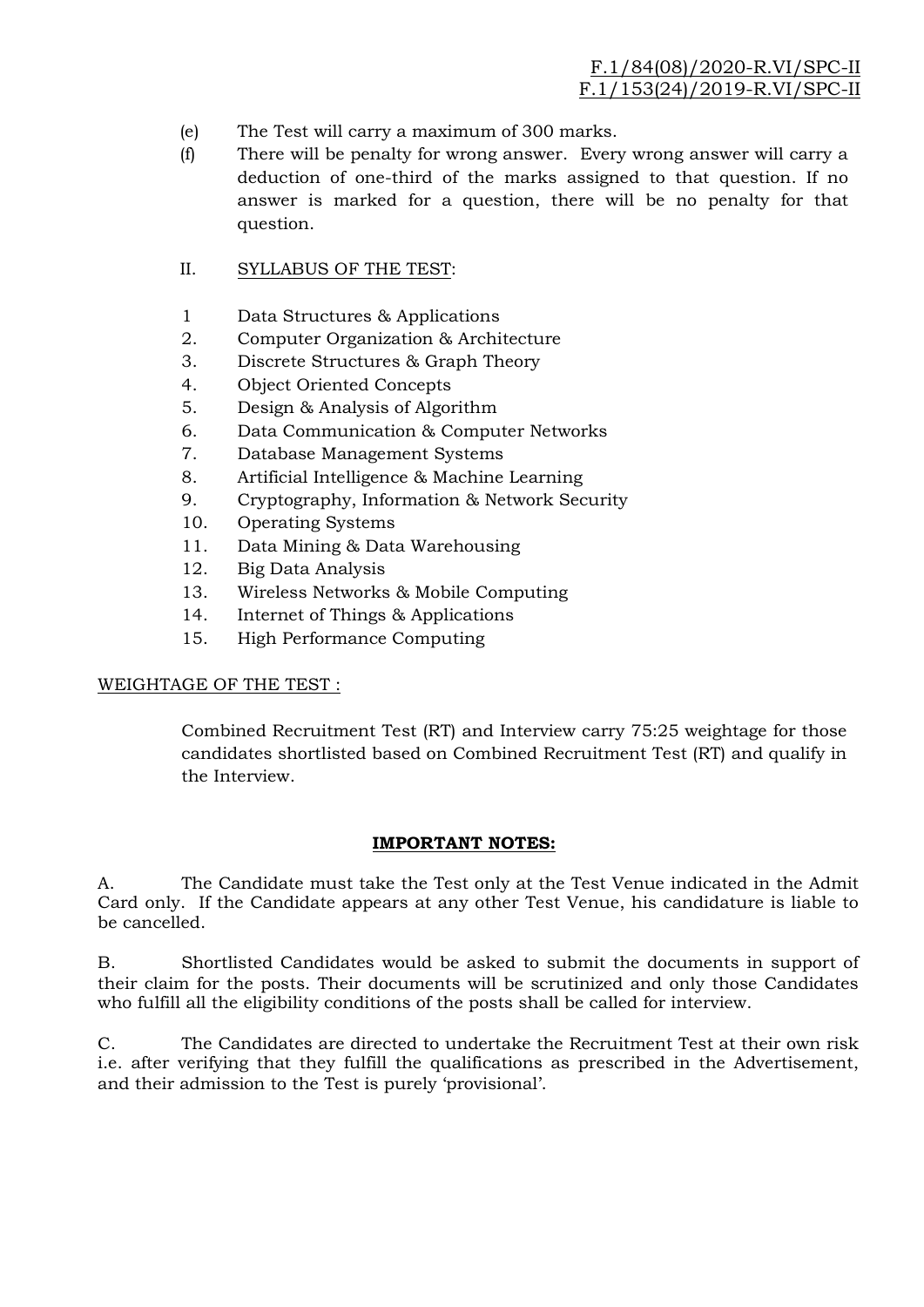#### INSTRUCTIONS TO CANDIDATES

#### e-ADMIT CARD:

1. Immediately on downloading of the e-Admit Card, the candidate should check it very carefully and bring to the notice of the Union Public Service Commission the discrepancies, if any, without loss of time. Special attention may be paid to the subject of the Test. Efforts will be made to upload the revised e-Admit Card(s) at the earliest in case of discrepancies. He/ She must read carefully the Important Instructions mentioned therein. He/she must bring hard copy (print out) of his/her e-Admit Card to the TEST Hall to secure Admission. The candidates who do not have clear photographs on the eadmit card will have to bring two passport size photographs for appearing in the Recruitment Test with an undertaking along with photo identity proof viz. Aadhar Card, Driving License, Passport, Voter I.D. etc.

1.1 The candidate is responsible for the safe custody of the e-Admit Card. In the event of one's e-Admit Card being used by any other person for securing admission to the Test, the onus lies on the candidate to prove that he/she has not secured the service of an impersonator and the candidature will be cancelled and he/she will be liable for disciplinary action.

1.2 The candidate must bring the e-Admit Card to the TEST Hall. After entering the TEST Hall, the candidate must fill the Attendance List as per instructions and sign the Attendance List which will be produced before him/her by the Invigilator and then hand over the Attendance List to the Invigilator.

#### CONDUCT OF THE RECRUITMENT TEST:

2 Seating Plan for the candidates will be displayed at the venue of the TEST on the day of Recruitment Test. The candidates, before proceeding to the TEST halls/rooms, are advised to check the exact location of their seats.

2.1 The candidate is required to encode/write the serial number of the OMR Sheet and Serial Number and Series of Test Booklet issued to him/her in the Attendance lists, which will be produced before him/her by the Invigilator.

2.2 The candidate is requested to reach the Venue well in advance to undergo frisking. He/She will be allowed to enter the TEST Hall 60 minutes/ 1 hour before prescribed time for the commencement of the Test and get seated immediately on the seat bearing his/her Roll Number.

2.3 The candidate must attempt questions in accordance with the directions given on the Test Booklet.

2.4 The OMR Sheet will be supplied by the Invigilator of the TEST Hall. The candidate will not be provided any separate sheet for rough work as blank sheets for rough work will be appended at the end of the Test Booklet itself.

2.5 The candidate must mark the answers himself/herself with Black Ball point pen by blackening the appropriate circle. Under no circumstances, the candidate will be allowed the help of any other person to mark responses.

2.6 The candidate shall neither copy from the papers of any other candidate, nor permit his/her own papers to be copied. No attempt should be made to obtain any kind of unauthorized assistance. There should NOT be any other marking on the OMR sheet.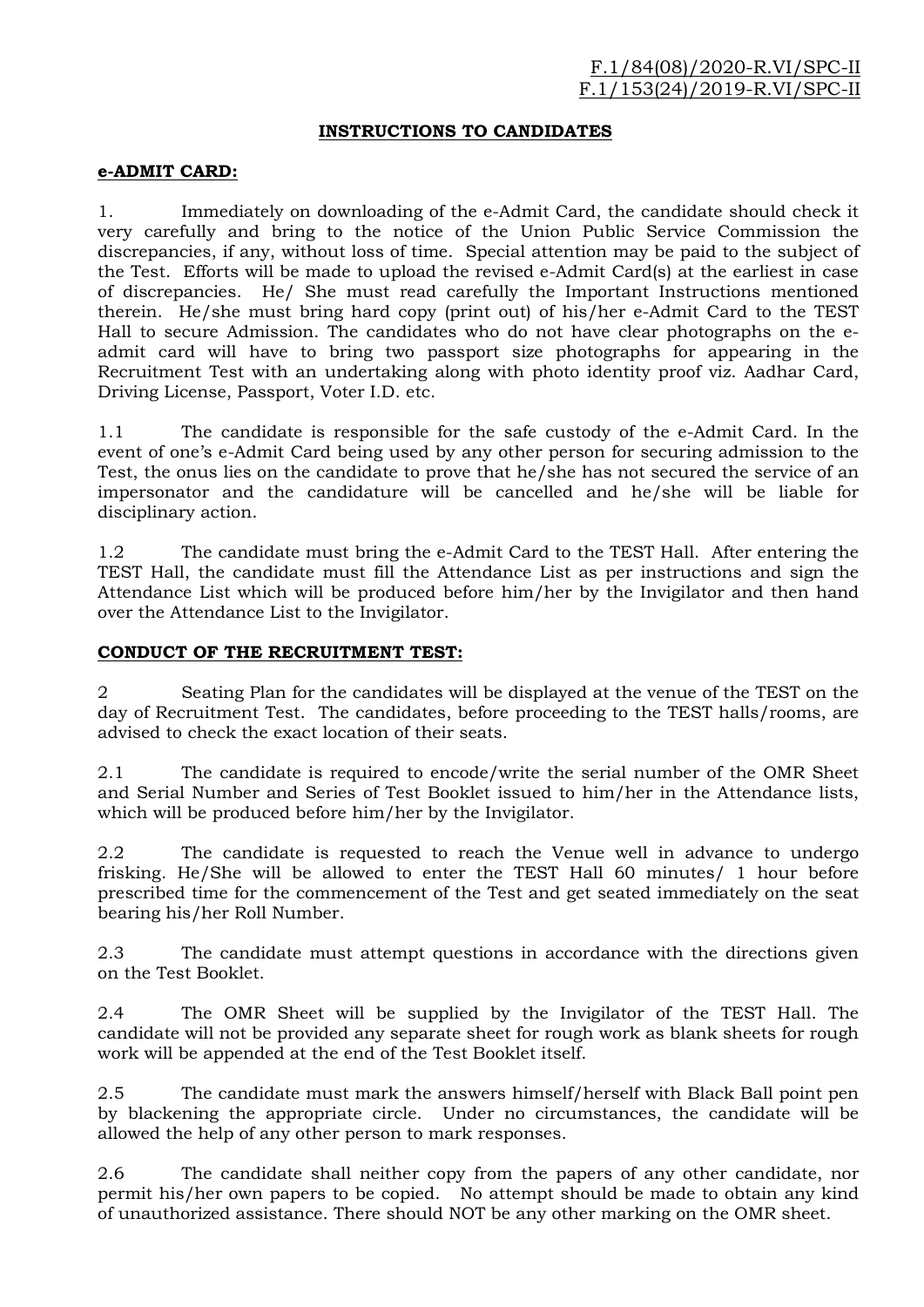2.7 No candidate shall go outside the TEST Hall for any purpose, whatsoever, without prior permission of the Invigilator on duty/Supervisor.

2.8 When going to the toilet the candidate should turn his/her OMR sheet upside down.

2.9 No candidate shall be permitted to leave TEST Hall till expiry of the allotted time.

2.10 No candidate shall be allowed to go to the toilet during the last 30 minutes of the Test.

2.11 A signal will be given at the beginning of the TEST; at half time and five minutes before the closing time. There will also be a final signal at the closing time. The candidate must not continue to mark or revise his/her answers after the expiry of the time allotted for the paper.

 2.12 On completion of the Recruitment Test, the candidate shall continue to be seated and wait until OMR Sheet is collected and is allowed to go by the Invigilator. The candidate should not engage in conversation with any other candidate after the expiry of the allotted time.

 2.13 The candidates should not crowd near or loiter in and around the TEST Hall/Room after leaving the Hall/Room.

2.14. Silence must be observed at all times in the TEST Hall/Room.

2.15. The candidate must abide by the instructions on the cover of the Test booklet and on the OMR Sheet and such further instructions as may be given by Supervisor/Invigilator of the Test. If the candidate fails to do so or indulges in disorderly or improper conduct, he/she will render himself/herself liable to expulsion from the Test and/or such other punishment as the Commission may deem fit to impose.

2.16 The candidate will furnish such necessary and correct information as may be required from him/her in the TEST Hall by the Invigilator/Assistant Supervisor/Supervisor/other persons so authorized.

# HANDLING OF OMR /TEST BOOKLET:

3.1 Write clearly in Black Ball point pen the Centre, Subject, Subject Code, Series of the Test Booklet and Roll Number in spaces provided in the OMR Sheet. Encode in Black Ball point pen the Booklet Series, Subject Code and Roll Number in the circles provided for the purpose in the OMR Sheet.

3.2 The Test Booklet Series is indicated on top right hand corner of the Test Booklet. Encode clearly test Booklet Series A, B, C or D as the case may be in the box on top of the OMR Sheet. In case the Booklet Series is not printed on Test Booklet or OMR Sheet is un-numbered, the matter may be reported immediately to the invigilator concerned and the Test Booklet/OMR Sheet may be got replaced.

3.3 The encoding of Test Booklet Series done by each candidate should tally with encoding of Test Booklet Series made by the invigilator at the appropriate space provided in the OMR sheet on the left hand margin with reference to series printed on the cover page of the Test Booklet.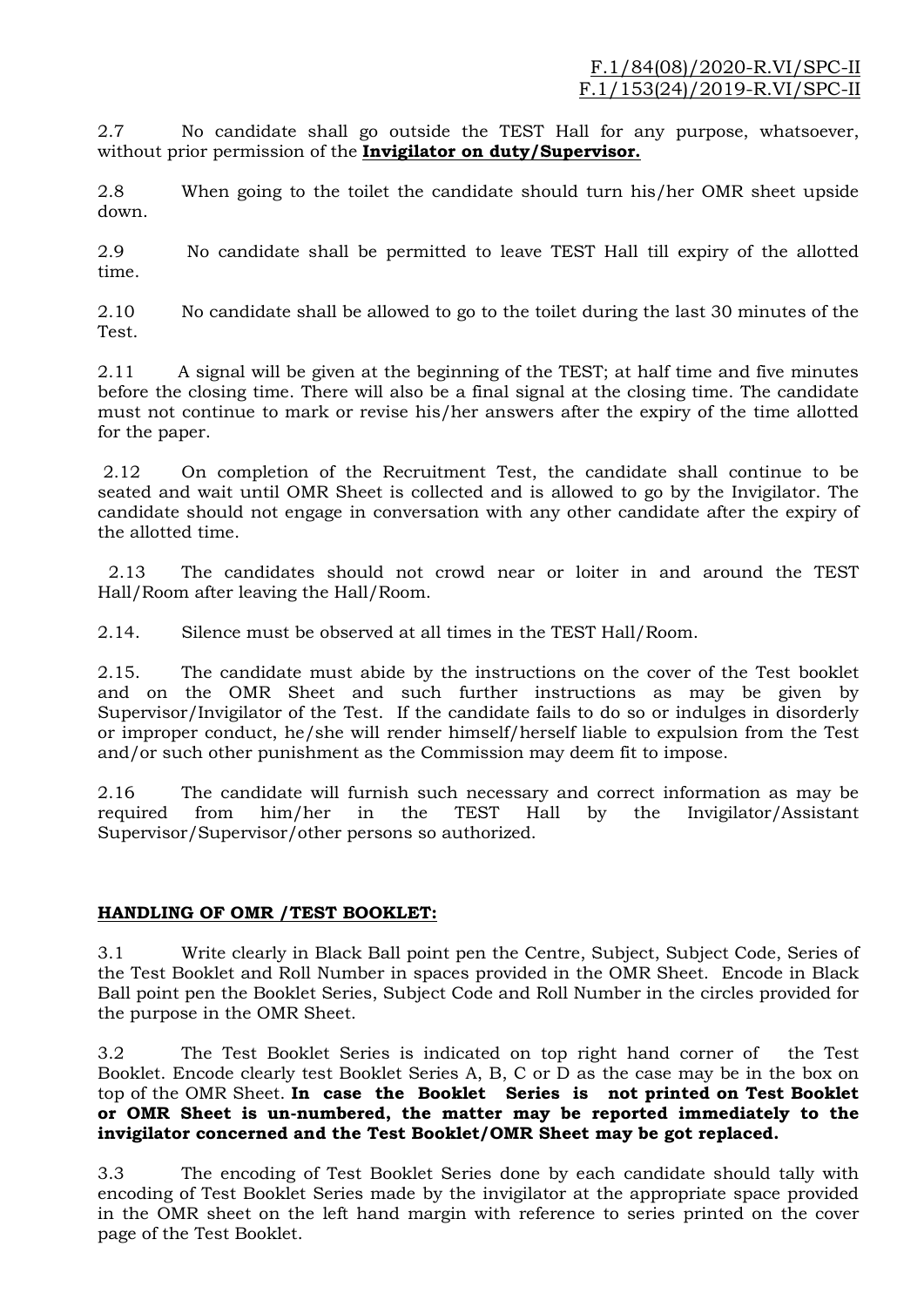3.4 All the corrections and changes in writing the Roll Number must be initialed by the candidate as well as by the invigilator and countersigned by the supervisor.

3.5 Immediately after the commencement of the test, the candidate should check that the Test Booklet supplied to him/her does not have any unprinted or torn or missing pages or items. If so, he/she should bring it to the notice of the invigilator and get it replaced by a complete Test Booklet of the same series.

3.6 The candidate must not write his/her name or anything else except the specific item of information asked for in the OMR Sheet/Test Booklet.

3.7 The candidate must take care to ensure that the OMR Sheet is not folded, mutilated or torn during handling. There should be no extraneous marking in the OMR Sheet.

3.8 The candidate should not tamper with or take away the OMR Sheet with him/her. He/she will be penalised for any attempt to do so.

3.9. The candidates should note that any omission/mistake/discrepancy in encoding /filling in details in the OMR sheet, especially with regard to Roll Number and Test Booklet Series Code, will render the OMR sheet liable for rejection.

# ITEMS ALLOWED AND NOT ALLOWED IN THE HALL

4 The candidates are advised to bring their own **Black Ball point pen**. Candidates must use only **Black Ball point pen** for marking responses on the OMR sheet.

4.1 Electronic or any other type of calculators, log tables, slide rules, cellular/mobile phones and such IT gadgets /pagers or any other electronic equipment or device or any other equipment capable of being used as a communication device are not allowed inside the premises where the TEST is being conducted. Any infringement of the above instructions shall entail disciplinary action including ban from future TESTs.

4.2 Candidates are permitted to take with them after conclusion of the Recruitment Test, the Test Booklet issued to them.

4.3 Candidates are advised not to bring any valuables/costly items to the TEST Halls, as safe keeping of the same cannot be assured. Commission will not be responsible for any loss in this regard.

4.4 Wearing of Masks/ face cover is mandatory for all candidates. Candidates without mask/ facial cover will not be allowed entry into the venue.

4.5 Candidates, however, will have to remove their masks for verification, whenever required by the Examination functionaries.

4.6 Candidate may carry his/ her own hand sanitizer (small size) in transparent bottle.

4.7 Candidates to follow COVID-19 norms of 'Social Distancing' as well as 'Personal Hygiene' inside the Rooms as well as premises of the venue.